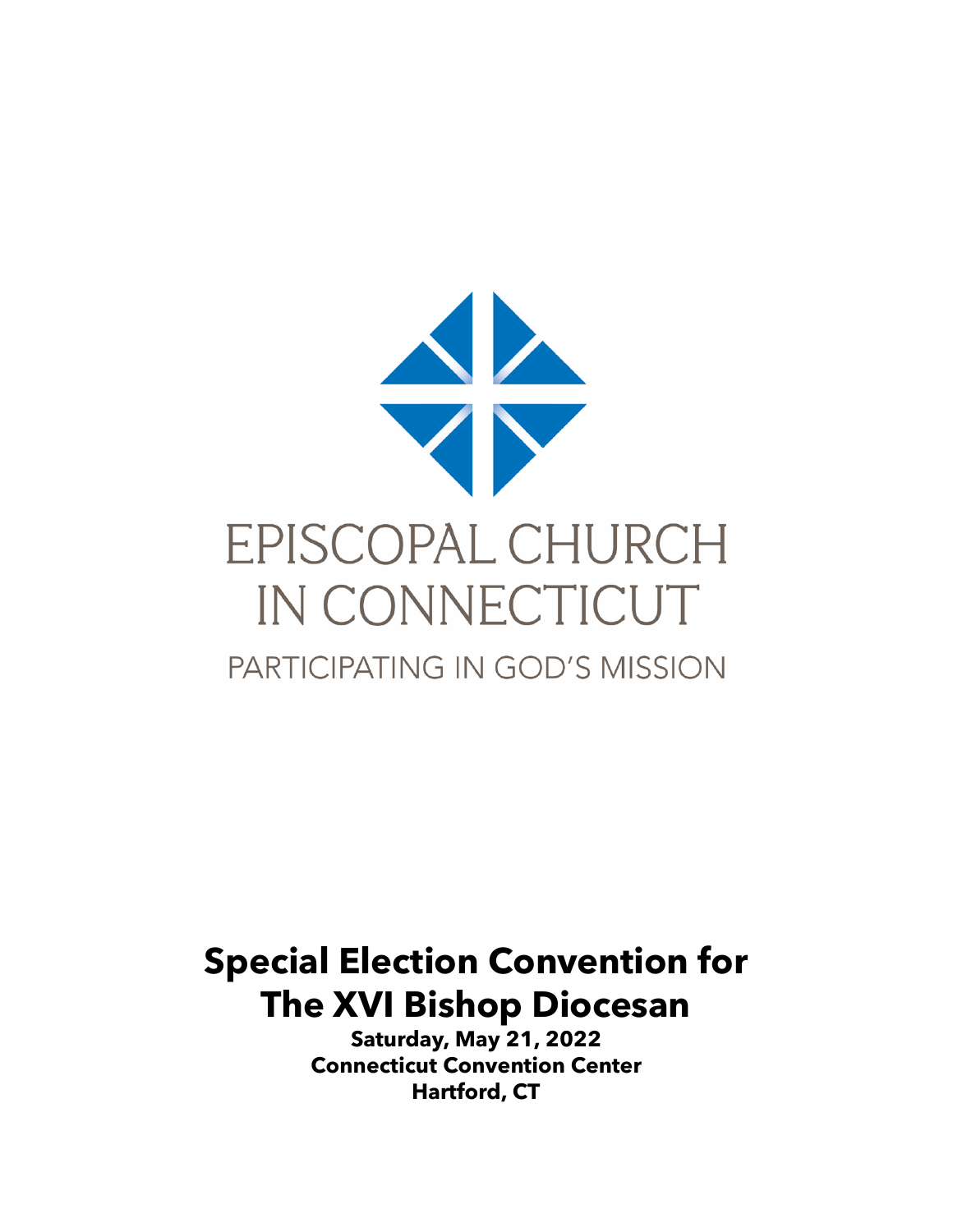### **Welcome to ECCT Special Convention Worship**

Dear Companions in Christ,

We offer the following prayer as we prepare to worship together in this important occasion in our common life.

*Jesus, in the early morning, you waited on the shore for your disciples. You called to them to come and have breakfast of charred fish and bread. And here on this morning, in this Eastertide, we believe that you are here*  as well, calling to us, and inviting us into renewed community, as we seek your grace for the mission you will *set before us in Connecticut in the days to come.*

*We seek, O Christ, a chief shepherd and pastor to lead us in proclaiming your Resurrection, and boldly guide us to interpret and show forth your Good News in our day. We look, O Christ, for one who will find joy in serving others, as you did, and encourage us all in our diverse gifts and ministries. Give us, O Christ, one who knows your mercy and compassion, and will help us perceive and follow your way of love and justice in all that we undertake.*

*Holy God, by your grace, we come together on this day, trusting in your presence and blessing as we gather to elect a Bishop Diocesan for the Church. We come with full hearts, aware of all that we have shared in recent years, hard losses from COVID-19, and its impact on so many, as well as the ongoing work of dismantling white supremacy and healing from the violence and injustices of racism affecting us all and creation. By the Resurrection of your Son, we too are being raised to new hopes and possibilities. We have been nourished at your table set in many places. Today as we gather, we give you thanks for the faithful companionship and visionary leadership of our bishops, Ian and Laura, for the ministries of all our communities and leaders in the Episcopal Church in Connecticut, and especially for the work of the Bishop Transition Committee.*

*We pray for and give you hearty thanks for all those offering themselves to serve as our chief pastor in Connecticut. We pray for them, their families and friends, and communities this day. Guide us, O Holy Spirit: surprise us, enlighten us, unite us, and be at work among us in all that we undertake this day, so that we and the whole world may be drawn more deeply into your way of love. Amen*

Whether you are joining us in person or online, we pray that this time of prayers feeds your soul and supports your discernment as we elect the XVI Bishop Diocesan of the Episcopal Church in Connecticut.

You can connect to our worship service by clicking on this link.

Faithfully,

Bethany House of Prayer Chaplains to the BTC Christ Church Cathedral Special Convention Worship Team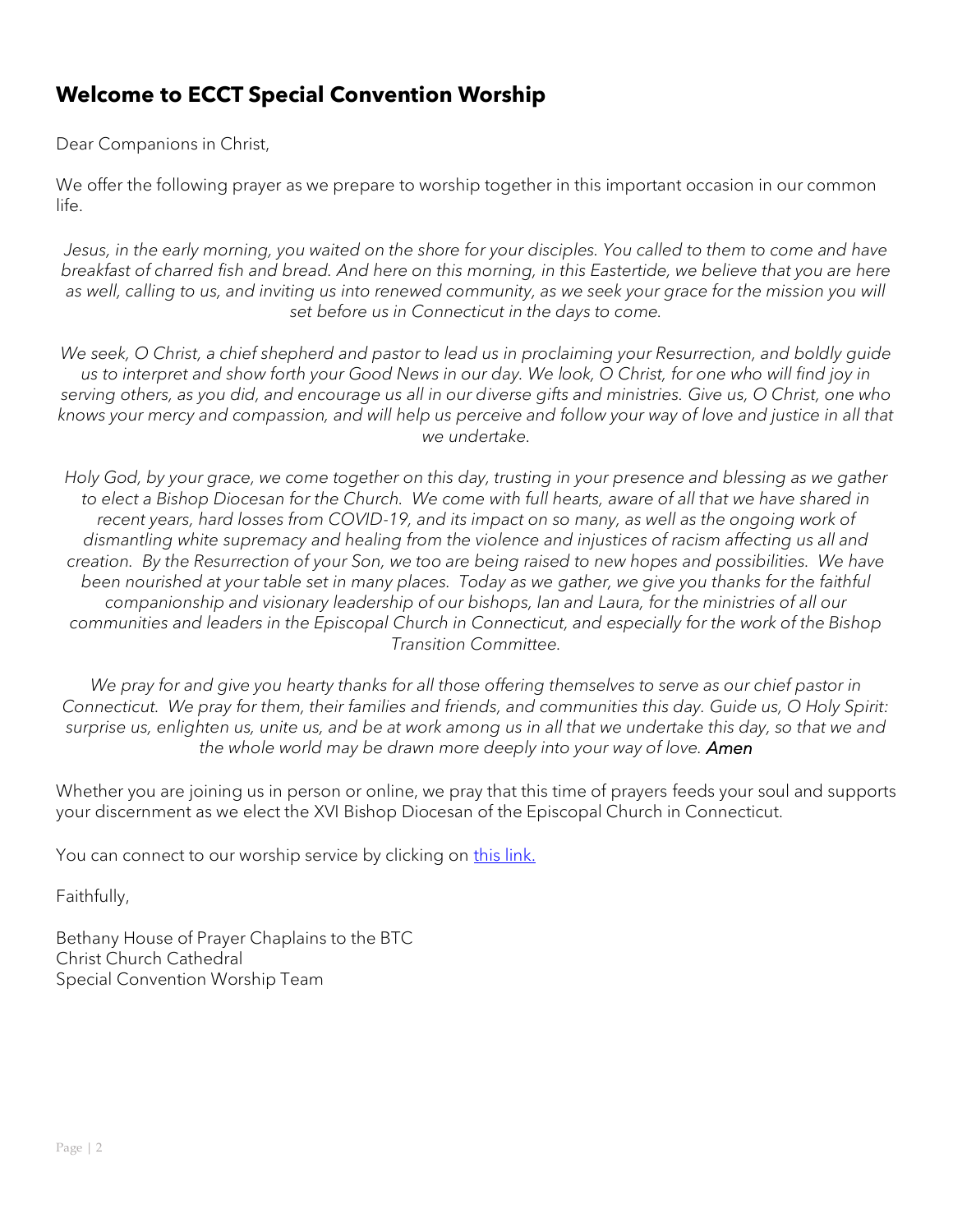# **Worship Service**

### **Land Acknowledgment**

*We acknowledge that the Tunxis, Sicaog, Wangunks, and Poquonook people are the traditional custodians on the land on which we are gathered. We pay respect to their elders, past and present. We respect their people and traditions and continued call to live out the ministry of reconciliation to which we are called.*

**Gathering music ~** Prelude in B-flat minor from *The Well-Tempered Clavier (II) J. S. Bach, arr. Eugene Gruenberg* 

**Prelude ~** My heart ever faithful *J. S. Bach*

### **Opening Versicle**

*Officiant* **O** God, let our mouth proclaim your praise. *People* **And your glory all day long.** 

### **Collect**

*Celebrant* The Lord be with you. *People* And also with you. *Celebrant* Let us pray.

God our Creator, Redeemer, and Sustainer, without you nothing can be done. Send your Holy Spirit to guide the Episcopal Church in Connecticut, especially during this time as we gather to elect the XVI Bishop Diocesan. Bless and continue the good work begun in your name. Grant us the gifts of wisdom, humility, and empathy. Guide us as we discern your will for a new shepherd, inspirational leader, and willing advocate as we further your work in the Episcopal Church in Connecticut. Bless and be with our bishop, Ian, as he transitions to a new life serving you. Bless our Nominees. Bestow them with the abilities to lead and serve. All this we pray through Jesus Christ our Savior, who lives and reigns with you and the Holy Spirit, One God now and forever. *Amen*. *Adapted from the Bishop Transitions Committee Prayers.* 

### **Reading ~ John 21:1-14**

Page | 3 Kèk jou apre sa, Jezi fè disip yo wè l' ankò, bò lanmè Tiberyad la. Men ki jan sa te pase: Simon Pyè, Toma (yo rele Jimo a), Natanayèl (ki te moun Kana nan peyi Galile) ak de pitit Zebede yo te la ansanm ak de lòt nan disip Jezi yo. Simon Pyè di: Mwen pral lapèch. Yo di li: Nou menm tou, nou pral avè ou. Se konsa yo pati, yo moute nan yon kannòt. Men, yo pase tout nwit lan yo pa t' pran anyen. Li te kòmanse fè jou lè Jezi parèt bò dlo a. Men disip yo pa t' rekonèt si se te li menm. Jezi di yo konsa: Mesye m' yo, èske nou pran pwason? Yo reponn li: Non, nou pa pran anyen. Li di yo: Lage privye a sou bò dwat kannòt la, n'a jwenn kichòy. Yo lage privye a. Men, yo pa t' kapab rale l' soti nan dlo a sitèlman li te plen pwason. Disip Jezi te renmen an di Pyè konsa: Se Seyè a wi. Lè Simon Pyè tande pawòl sa yo: Se Seyè a, li mete rad sou li (paske li te toutouni), li lage kò l' nan dlo a. Lòt disip yo menm t'ap tounen atè nan kannòt la, yo t'ap trennen privye ki te plen pwason an dèyè yo. Yo pa t' twò lwen rivay la, san mèt konsa. Lè yo desann atè, yo wè yon dife ki te limen sou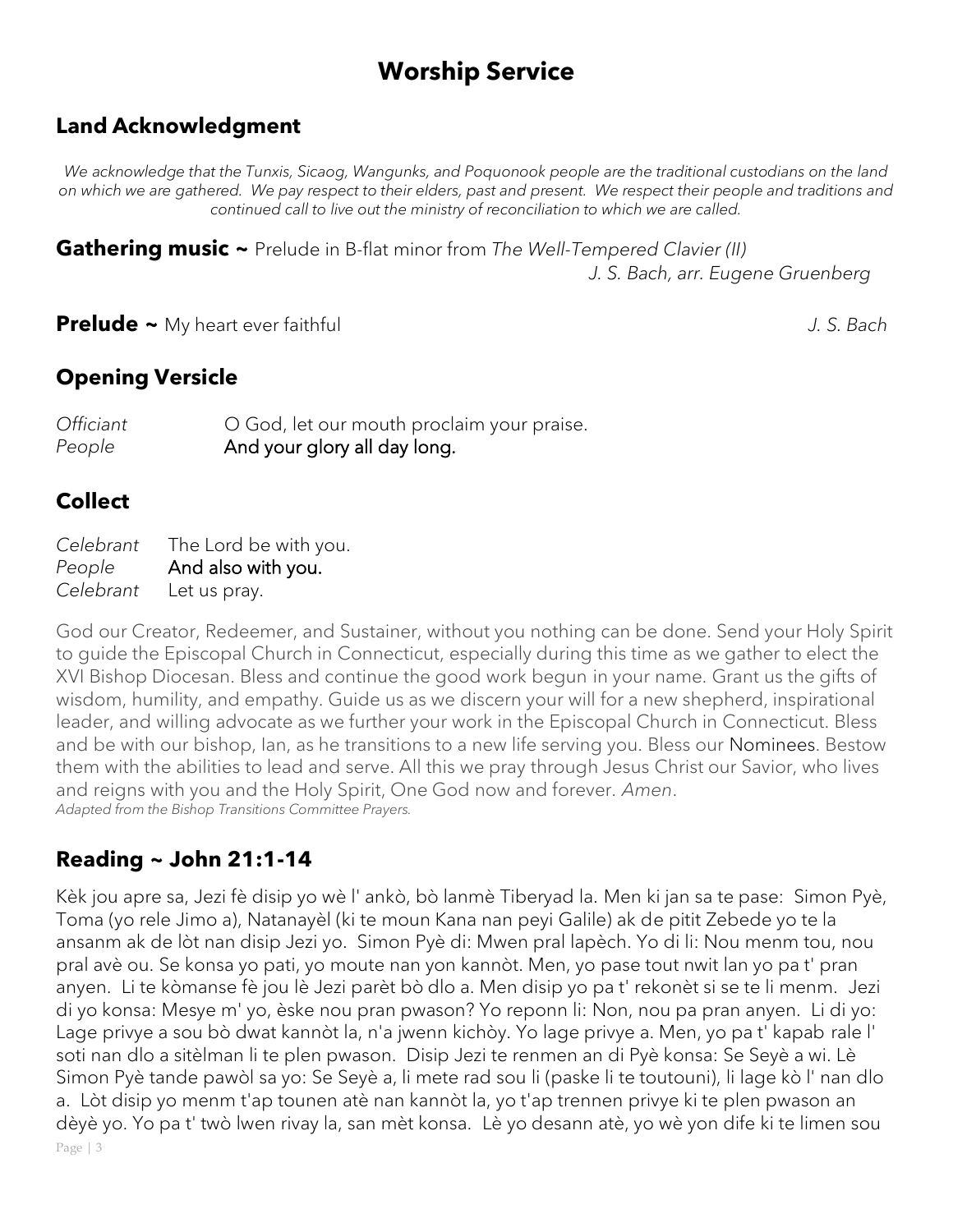rivay la avèk kèk pwason ap boukannen ladan li. Te gen pen tou. Jezi di yo: Pote kèk pwason nan sa nou fèk sot pran yo. Simon Pyè moute nan kannòt la, li rale prive a tou plen vin atè. Te gen sansenkanntwa (153) gwo pwason ladan li. Men atousa, privye a pa t' chire. Jezi di yo: vin manje. Yo yonn nan disip yo pa t' gen kouraj mande li: Ki moun ou ye? Yo tout te konnen se te Seyè a. Jezi pwoche bò kote yo, li pran pen, li ba yo. Li ba yo pwason tou. Sa te fè twazyèm fwa Jezi te fè disip li yo wè l' depi l' te leve soti vivan nan lanmò.

Después de esto, Jesús se apareció otra vez a sus discípulos, a orillas del Lago de Tiberias. Sucedió de esta manera: Estaban juntos Simón Pedro, Tomás, al que llamaban el Gemelo, Natanael, que era de Caná de Galilea, los hijos de Zebedeo y otros dos discípulos de Jesús. Simón Pedro les dijo: Voy a pescar. Ellos contestaron: Nosotros también vamos contigo. Fueron, pues, y subieron a una barca; pero aquella noche no pescaron nada. Cuando comenzaba a amanecer, Jesús se apareció en la orilla, pero los discípulos no sabían que era él. Jesús les preguntó: Muchachos, ¿no tienen pescado? Ellos le contestaron: No. Jesús les dijo: Echen la red a la derecha de la barca, y pescarán. Así lo hicieron, y después no podían sacar la red por los muchos pescados que tenía. Entonces el discípulo a quien Jesús quería mucho le dijo a Pedro: ¡Es el Señor! Apenas oyó Simón Pedro que era el Señor, se vistió, porque estaba sin ropa, y se tiró al agua. Los otros discípulos llegaron a la playa con la barca, arrastrando la red llena de pescados, pues estaban a cien metros escasos de la orilla. Al bajar a tierra, encontraron un fuego encendido, con un pescado encima, y pan. Jesús les dijo: Traigan algunos pescados de los que acaban de sacar. Simón Pedro subió a la barca y arrastró hasta la playa la red llena de grandes pescados, ciento cincuenta y tres; y aunque eran tantos, la red no se rompió. Jesús les dijo: Vengan a desayunarse. Ninguno de los discípulos se atrevía a preguntarle quién era, porque sabían que era el Señor. Luego Jesús se acercó, tomó en sus manos el pan y se lo dio a ellos; y lo mismo hizo con el pescado. Ésta fue la tercera vez que Jesús se apareció a sus discípulos después de haber resucitado.

Jesus showed himself again to the disciples by the Sea of Tiberias; and he showed himself in this way. Gathered there together were Simon Peter, Thomas called the Twin, Nathanael of Cana in Galilee, the sons of Zebedee, and two others of his disciples. Simon Peter said to them, "I am going fishing." They said to him, "We will go with you." They went out and got into the boat, but that night they caught nothing. Just after daybreak, Jesus stood on the beach; but the disciples did not know that it was Jesus. Jesus said to them, "Children, you have no fish, have you?" They answered him, "No." He said to them, "Cast the net to the right side of the boat, and you will find some." So they cast it, and now they were not able to haul it in because there were so many fish. That disciple whom Jesus loved said to Peter, "It is the Lord!" When Simon Peter heard that it was the Lord, he put on some clothes, for he was naked, and jumped into the sea. But the other disciples came in the boat, dragging the net full of fish, for they were not far from the land, only about a hundred yards off. When they had gone ashore, they saw a charcoal fire there, with fish on it, and bread. Jesus said to them, "Bring some of the fish that you have just caught." So Simon Peter went aboard and hauled the net ashore, full of large fish, a hundred fifty-three of them; and though there were so many, the net was not torn. Jesus said to them, "Come and have breakfast." Now none of the disciples dared to ask him, "Who are you?" because they knew it was the Lord. Jesus came and took the bread and gave it to them, and did the same with the fish. This was now the third time that Jesus appeared to the disciples after he was raised from the dead.

Lector Hear what the Spirit is saying to the God's people.

People Thanks be to God.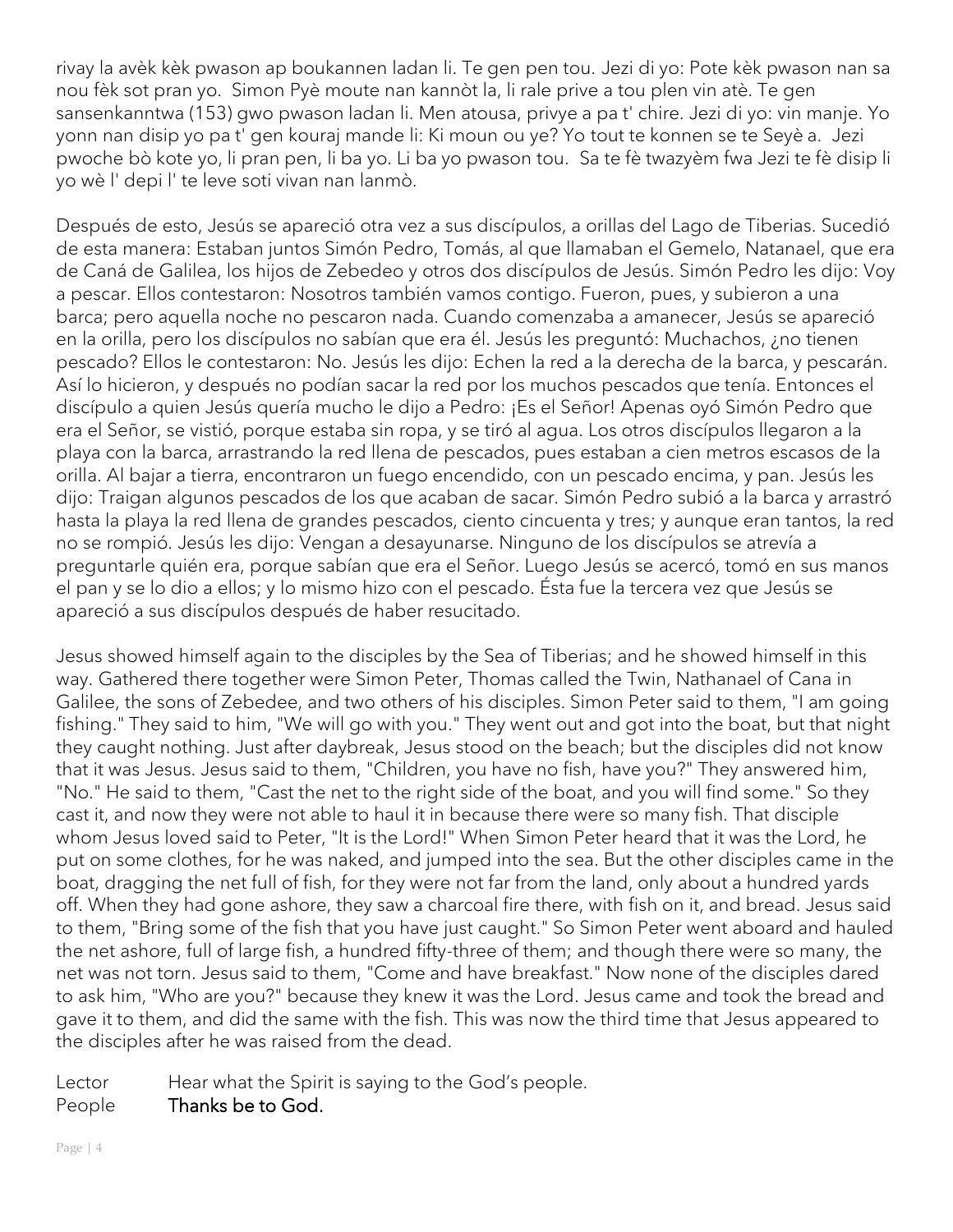*A moment of silence is observed, followed by instrumental music.* 

## **Prayers of the People**

In the name of the divine Trinity, let us pray.

Gracious God, you have made us one with one another in love, just as we are one with you. As we seek today to name a new Diocesan Bishop to lead us, may we be one in purpose, united in love of You and in commitment serve others with humility and strength.

Jesus says to us, Follow me.

Shine your light upon us that we may glimpse your vision for the Episcopal Church in Connecticut. Help us to let go of our own smaller dreams, our biases and preconceptions, that we may hear your voice without distraction. Grant to all of us gathered here today, digitally and in person, the gift of discernment, and the assurance that you hold our future in love.

Jesus says to us, Follow me.

Be with the Nominees and their friends, families, and communities. Bless them in these difficult days with the peace that passes all understanding. Give them wisdom and discernment, and may this experience deepen their faith in you and in the vocation entrusted to them. Comfort them and empower them as leaders of your church.

Jesus says to us, Follow me.

May those in authority throughout the world, particularly the leaders of the nations, the leaders of this state, and the leaders of our local communities, be motivated by courageous love to work for justice; may they turn away from all that is self-serving and death-dealing and toward your vision of justice and peace.

Jesus says to us, Follow me.

Give your saving help, O God, to all who suffer. We pray for those who are in prison, for all victims of violence of every kind, for those struggling with addiction, for those who are sick, for those who grieve. We offer our prayers for those in any need or trouble. (Silence).

Jesus says to us, Follow me.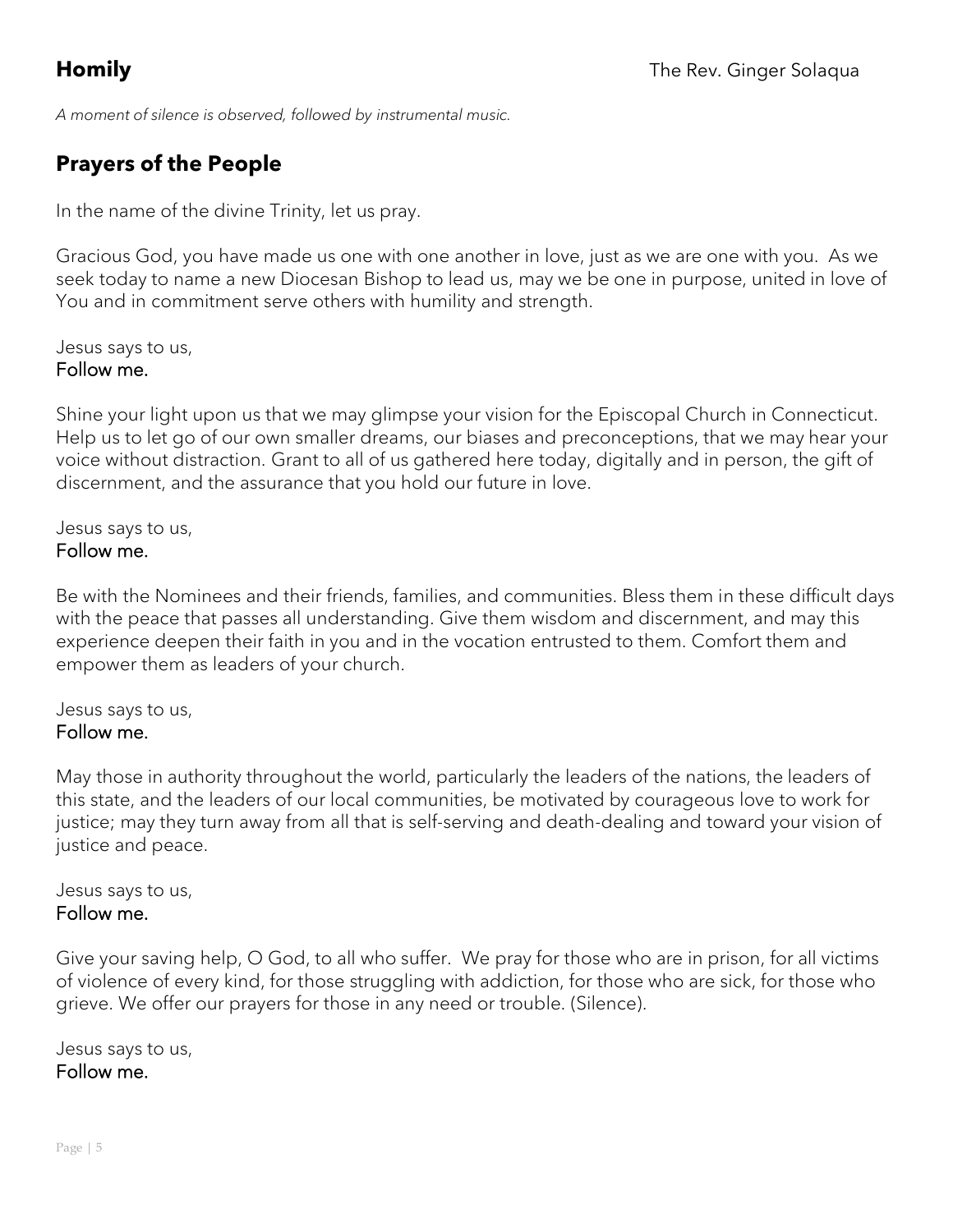Open our minds and hearts to all your good gifts, that we may live in gratitude. We offer thanks for the blessings we have received. We thank you particularly for Bishop Ian and his family: for his ministry; for the myriad ways he has formed us and inspired us; and for Bishop Laura, through their shared episcopal leadership we have grown and rejoiced and grieved and dreamed together. We offer thanks for the road we have all walked together and ask your blessing on this new season. We pray that the seeds of their vision may continue to grow within us, blessing us and our communities.

Jesus says to us, Follow me.

Fill us today, O God, with a sense of the presence of the whole communion of saints: past, present, and yet to come. Give us the sure knowledge that they surround us as a great cloud of witnesses as we work together today. We pray for all those who have died, particularly those who have entrusted us with the gift of your church; and we pray also for those saints to come, to whom we will one day entrust our labors.

Jesus says to us, Follow me.

God of wisdom and discernment, hear the prayers of *your p*eople; and what we have asked faithfully, grant that we may obtain effectually, to the glory of *your* Name; through Jesus Christ our Lord. *Amen.*

## Concluding Collect

Almighty and everlasting God, you have given the Holy Spirit to abide with us forever: Bless, we pray, with his grace and presence, the bishops and other clergy and the laity here assembled in your Name to elect the XVI Bishop Diocesan of the Episcopal Church in Connecticut, that your Church, being preserved in true faith and godly discipline, may fulfill all the mind of him who loved it and gave himself for it, your Son Jesus Christ our Savior; who lives and reigns with you, in the unity of the Holy Spirit, one God, now and for ever. *Amen.*

### The Blessing

Glory to God whose power, working in us, can do infinitely more than we can ask or imagine: Glory to him from generation to generation in the Church, and in Christ Jesus for ever and ever. *Amen. Ephesians 3:20,21*

Postlude ~ O God beyond all praising **Figure 2018** Gustav Holst, arr. Sterling Procter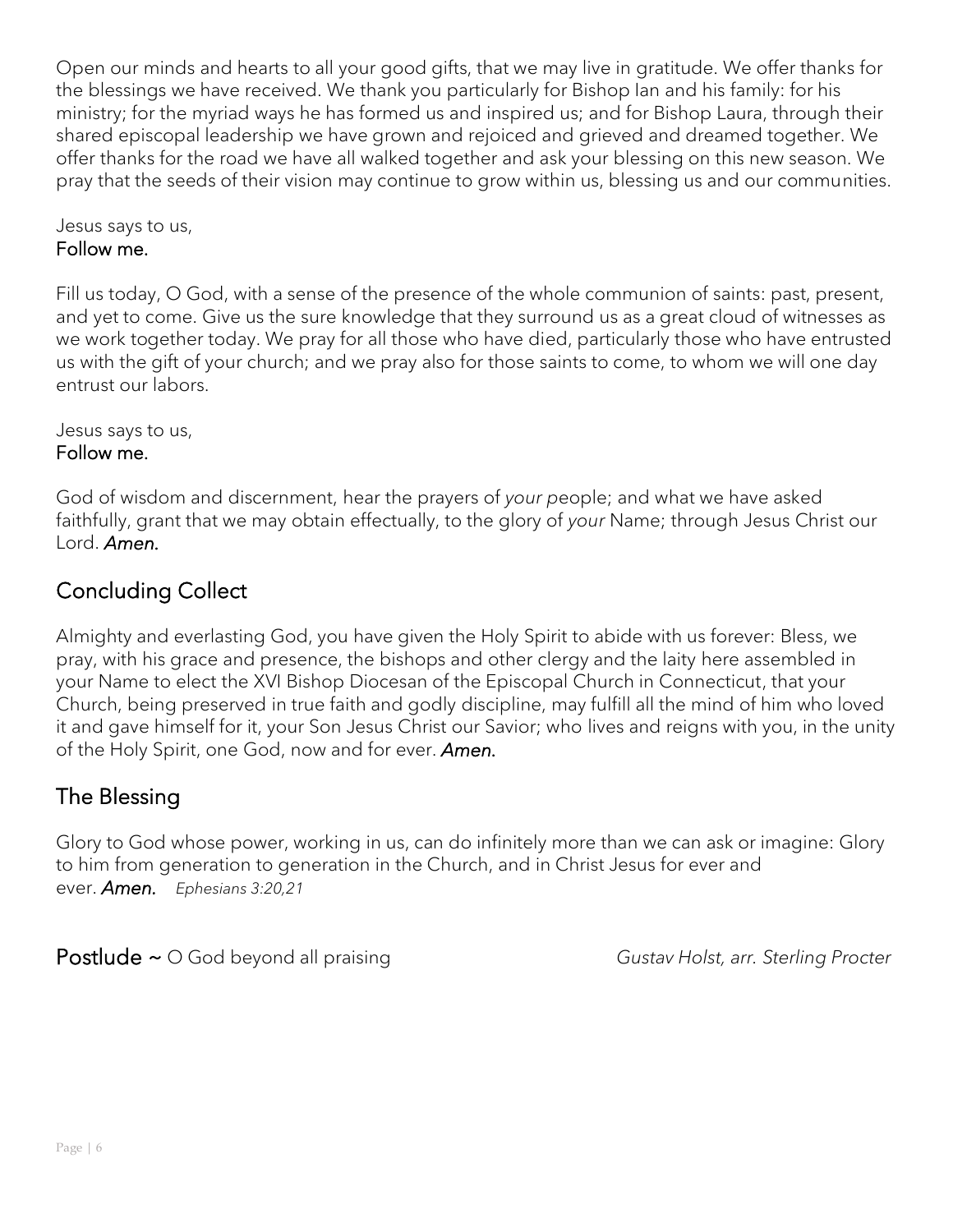### Music during voting

Be thou my vision, Irish ballad melody *(Slane)* arr. Sterling Procter Caminos de Libertad by Pedro Cirilo and Nelson Mena Come thou fount of every blessing *Nettleton* Grita, Profeta by Emilio Vicente Matéu Qué detalle, Señor by José A. Cubiella Sal y luz by Santiago Fernández. Siyahamba/We are marching in the light of God/Marcharemos Taste and See by James E. Moore There's a sweet, sweet Spirit in this place by Doris Akers Vayan al mundo by Jaime Cortez and Bob Hurd

### Music copyright

Prelude in B-flat minor from *The Well-Tempered Clavier (II)* by J. S. Bach, arr. Eugene Gruenberg, public domain. O God beyond all praising by Gustav Holst, arr. Sterling Procter, tune *Thaxted* by Gustav Holst, ©2005 Highland Music Press, all rights reserved. My heart ever faithful by J. S. Bach from Cantata no. 68, public domain. Be thou my vision, Irish ballad melody (*Slane*), arranged by Sterling Procter, ©2005, Highland Music Inc., all rights reserved. Come, thou fount of every blessing, tune *Nettleton* from *Wyeth's Repository of Sacred Music*, 1813, public domain. There's a sweet, sweet Spirit in this place by Doris Akers, ©1962, renewed 1990 Manna Music, Inc., all rights reserved. Taste and see by James E. Moore, ©1992 GIA publications, Inc, all rights reserved. Vayan al mundo, based on Psalm 96 (95); Jaime Cortez and Bob Hurd, text and music © 1994, Jaime Cortez, published by OCP, all rights reserved. Qué detalle, Señor by José A. Cubiella. Letra y música © 1982, José A. Cubiella, Fernando M. Viejo y San Pablo Comunicación. Derechos reservados. Administradora exclusiva en EE. UU. y Canadá: OCP. Grita, Profeta by Emilio Vicente Matéu, © 1980, 2012, Emilio Vicente Matéu, all rights reserved. We are marching/Siyahamba/Marcharemos, South African, ©1984 Peace of Music Publishing AB, admin. by Walton Music, all rights reserved. Caminos de Libertad by Pedro Cirilo and Nelson Mena, used with permission, all rights reserved. Sal y luz by Santiago Fernández, text and music © 2003, Santiago Fernández. The music in this service is printed and streamed with permission under ONE LICENSE #A-733705. All rights reserved.

### Permissions and Sources

Liturgical texts from *The Book of Common Prayer*, according to the use of The Episcopal Church; Charles Mortimer Guilbert, custodian; pub. 1979 The Church Hymnal Corporation.

English language scripture texts from *The New Revised Standard Version of the Bible*, ©1989 Division of Christian Education of the National Council of the Churches of Christ in the United States of America. Used by permission.

Spanish language scripture texts from *Dios Habla Hoy,* ©1987 American Bible Society. Used by permission.

Creole Language Scriptures Texts from Haitian Creole Version (HCV). Sociedad Biblicas Unidas (United Biblical Society)

Opening Acclamation from *Enriching Our Worship I: Morning and Evening Prayer*, The Great Litany, The Holy Eucharist, ©1998 The Church Pension Fund. Used by permission.